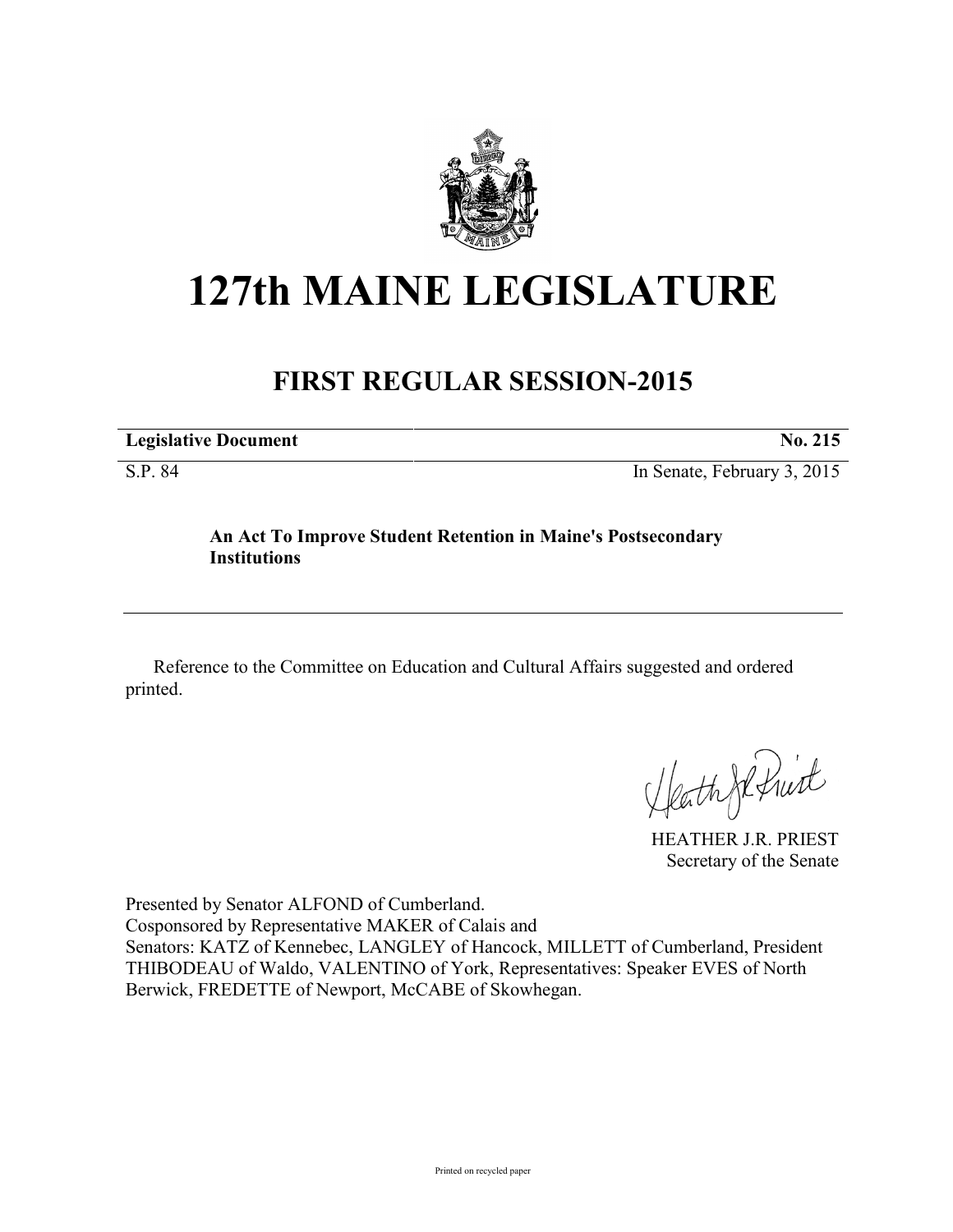| Be it enacted by the People of the State of Maine as follows:                                                                                                                                                                                                                                                                                                                 |  |  |
|-------------------------------------------------------------------------------------------------------------------------------------------------------------------------------------------------------------------------------------------------------------------------------------------------------------------------------------------------------------------------------|--|--|
| Sec. 1. 20-A MRSA §6902-A is enacted to read:                                                                                                                                                                                                                                                                                                                                 |  |  |
| §6902-A. Postsecondary services                                                                                                                                                                                                                                                                                                                                               |  |  |
| The corporation shall provide services, in accordance with this section and for the<br>purpose of significantly increasing the percentage of eligible students who obtain a<br>postsecondary degree, to up to 4 postsecondary institutions in the State to assist up to 200<br>students in completing a postsecondary course of study.                                        |  |  |
| <b>1.</b> "Eligible student" defined. As used in this section, "eligible student" means a<br>student who:                                                                                                                                                                                                                                                                     |  |  |
| A. Has previously been enrolled in a high school program administered by the<br>corporation;                                                                                                                                                                                                                                                                                  |  |  |
| B. Has been in or currently is in foster care; or                                                                                                                                                                                                                                                                                                                             |  |  |
| C. Has earned a high school equivalency diploma through an alternative program<br>within the previous 5 years.                                                                                                                                                                                                                                                                |  |  |
| 2. Student services. The corporation shall:                                                                                                                                                                                                                                                                                                                                   |  |  |
| Provide academic and social mentoring and counseling to eligible students,<br>А.<br>including monitoring of academic performance and connection to campus life;                                                                                                                                                                                                               |  |  |
| B. Assist each eligible student in developing an individualized academic plan for<br>completing a course of study and consider each eligible student's individual academic<br>needs and provide connections to sources of academic support, if necessary;                                                                                                                     |  |  |
| C. Develop a system of peer mentoring between eligible students and other college<br>students and between eligible students and college graduates; and                                                                                                                                                                                                                        |  |  |
| Provide eligible students with financial guidance relating to postsecondary<br>D.<br>expenses, including assisting eligible students in obtaining all available sources of<br>financial aid.                                                                                                                                                                                  |  |  |
| Jobs for Maine's Graduates shall determine methods for<br>Sec. 2.<br>Report.<br>implementing the Maine Revised Statutes, Title 20-A, section 6902-A and report its<br>findings to the Joint Standing Committee on Education and Cultural Affairs by December<br>31, 2016. The committee may report out legislation to the Second Regular Session of the<br>127th Legislature. |  |  |
| <b>Appropriations and allocations.</b> The following appropriations and<br>Sec. 3.<br>allocations are made.                                                                                                                                                                                                                                                                   |  |  |
| <b>EDUCATION, DEPARTMENT OF</b>                                                                                                                                                                                                                                                                                                                                               |  |  |
| <b>Jobs for Maine's Graduates - College Retention N181</b>                                                                                                                                                                                                                                                                                                                    |  |  |

 Initiative: Provides ongoing funds to support college retention efforts for Jobs for Maine's Graduates students. Jobs for Maine's Graduates may seek matching funds from public